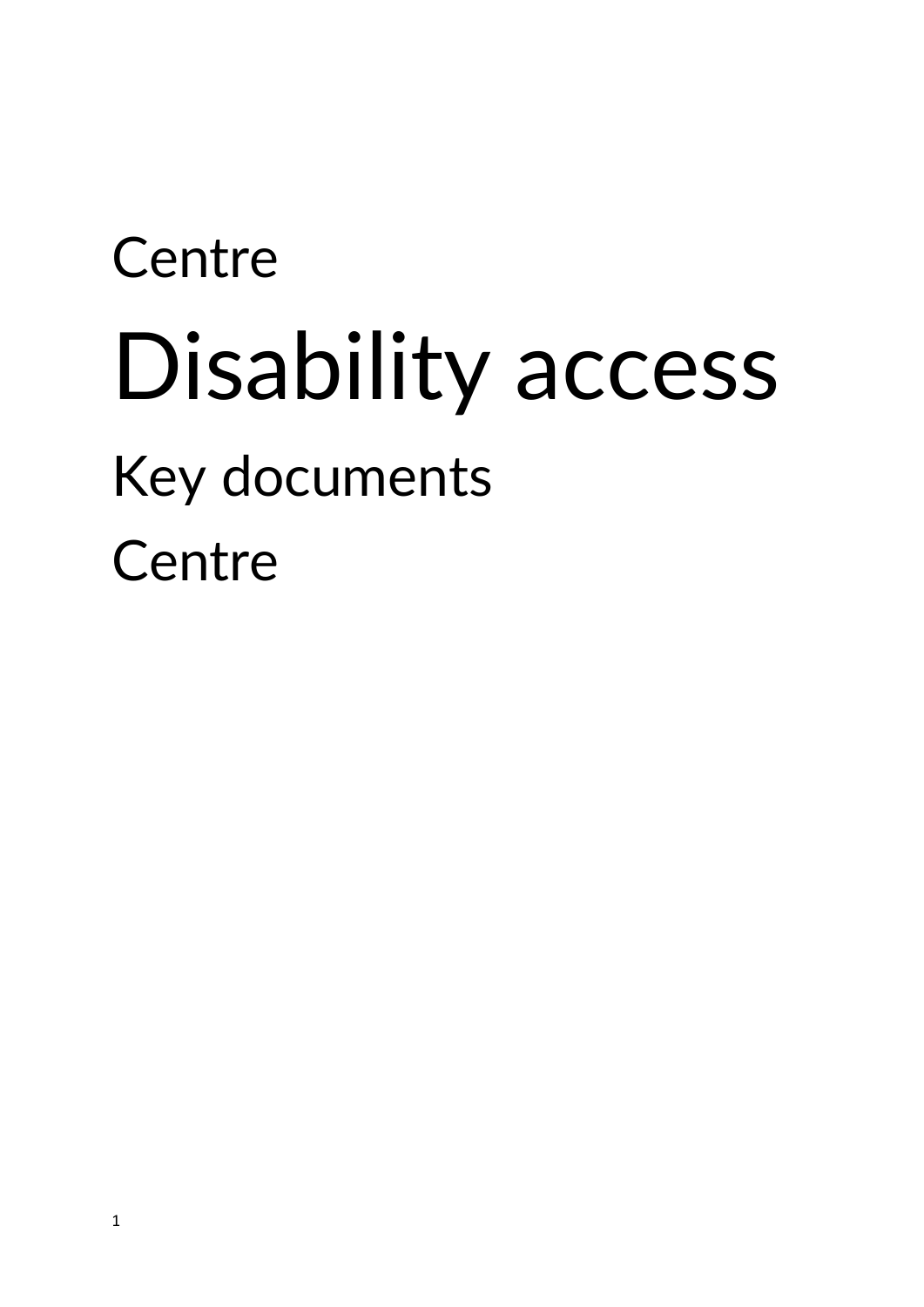## **Date these procedures came into effect:** 31/12/2021

**Date these procedures must be updated by:** 01/01/2023

**Written by:** Torrin Wilkins and Jasneet Samrai.

#### **This document sets out:**

How we try to make with Centre accessible, our progress on doing so and how you can contact us to improve our disability access.

## **Who is covered by this policy?**

This is applicable to all members of Centre and the wider public. It covers, but is not limited to our website, social media, and events.

#### **How we try to make Centre accessible.**

In order to ensure that our work remains accessible to as many people as possible, we aim to follow the Government's accessibility requirements for public sector services. Whilst we are not operating within the public sector, these requirements are designed with inclusivity in mind, therefore it was important to us to follow them.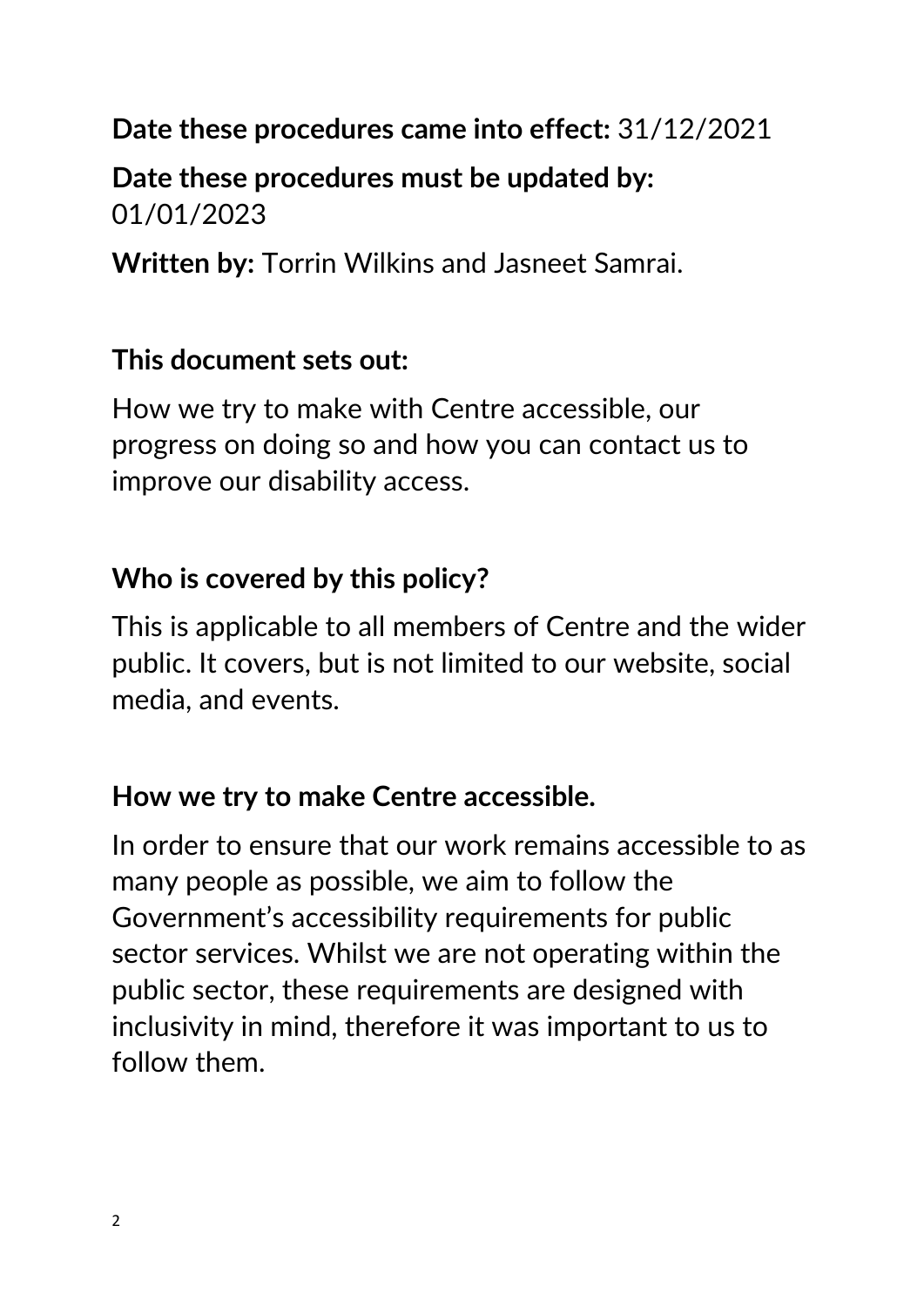Additionally, we have added on some other requirements of our own. These are to further accessibility beyond public sector standards.

# **List of requirements**

Below is the list of accessibility requirements that are set out by the Government and our review of whether we meet them or not. They key is as follows:

- Green- The requirement is met.
- Orange- The requirement is partially met.
- Red- The requirement is not met at all.
- N/A- Non-applicable. We are unable to test whether this requirement is met at this point in time.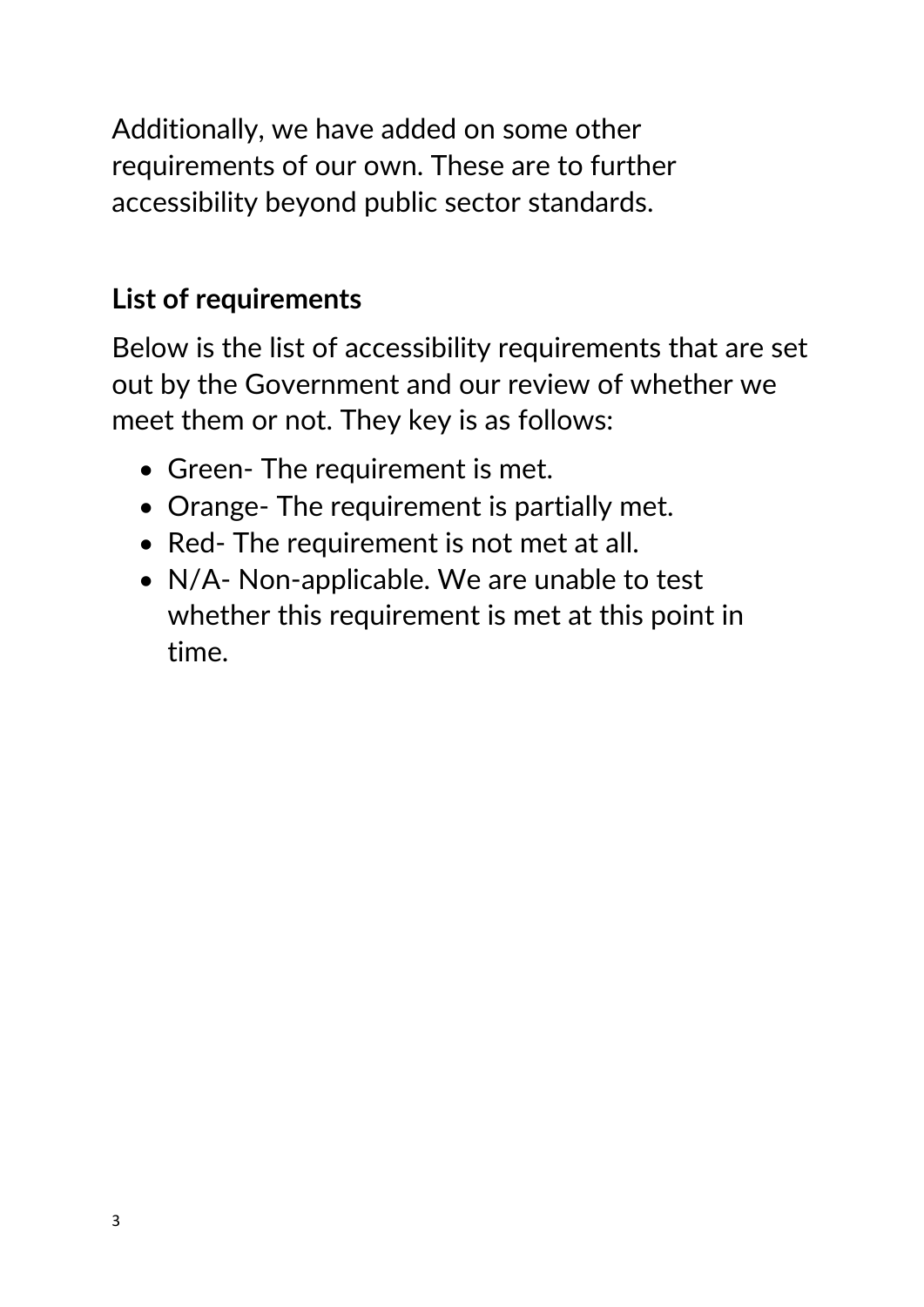# Requirements:

# **Done:**

**Provide captions for video:** We add subtitles to all new videos that we release.

**Make sure content is structured logically and can be navigated by a screen reader:** No comment.

**Not use colour as the only way to explain or distinguish something.** Whilst colour is often used to explain things, it is not the only way in which we differentiate between things.

**Use text colours that show up clearly against the background colour.** We have a clear guide as to what colours are to be used on our website and social media. We also have a clear style guide which explains how these should be used to ensure that everything remains readable.

**Make sure every feature can be used when text size is increased by 200% and that content reflows to a single column when it is increased by 400%.** Our website does this automatically.

**Make sure your service is responsive- for example to the user's device, page orientation and font size they like to use.** Our website responds well to other devices, page orientations and font sizes- with the 'blocks' of content being able to adapt easily.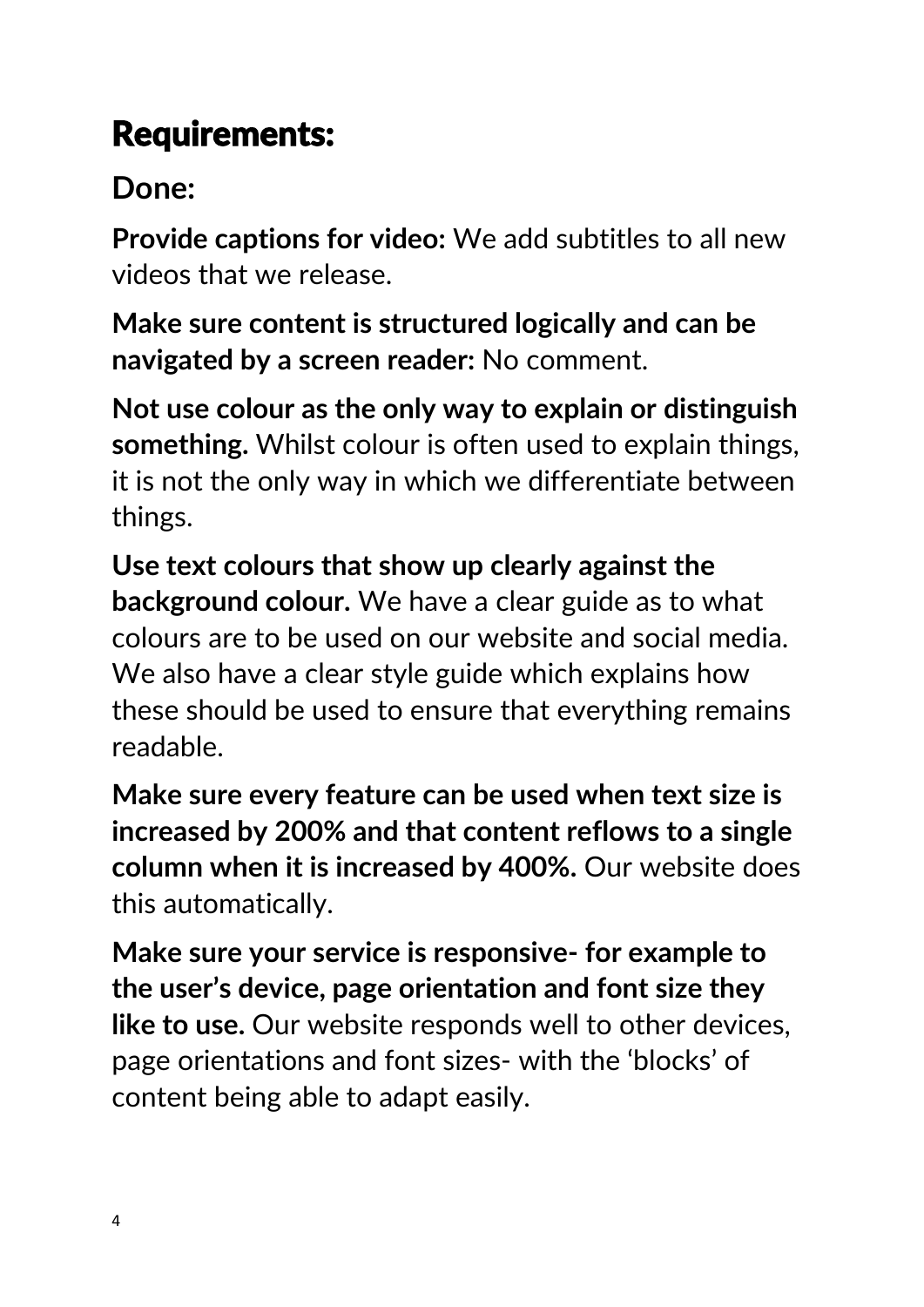**Not use blinking or flashing content- or let the user disable animations.** We have no blinking or flashing content.

**Provide a 'skip to content' link.** For longer pages, it is possible to skip to the main headings within the page.

**Use descriptive titles for pages and frames.** All pages have clear descriptive titles.

**Make sure users can move through content in a way that makes sense.** The content on our website is clearly organised in a way that makes sense to the user.

**Use descriptive links so that users know where a link will take them, or what downloadable linked content is.**  All links are clearly labelled as to where they are leading you and what the content of the page is. For example, if it is for a document it will clearly say 'read'.

**Use meaningful headers and labels.** All labels and headers on the website are used to improve the website organisation and improve navigation for the user.

**Only use things like mouse events or dynamic interactions when they are strictly necessary.** We ensure that all mouse events or dynamic interactions on the website are present with a clear purpose in mind.

**Use plain English.** Both our social media content and our website is written using easily understandable terminology. This also carries over to the style in which we write our papers.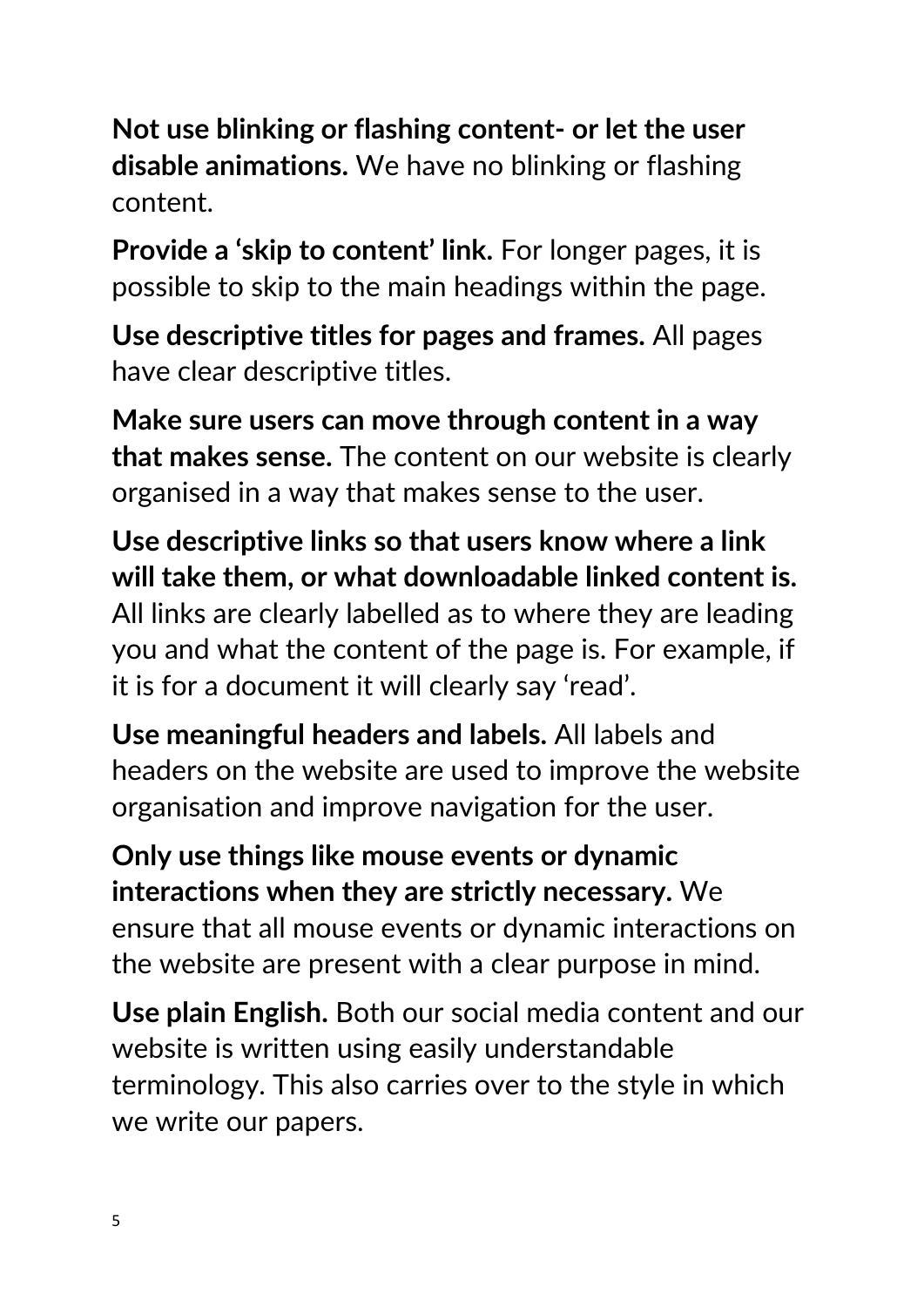**Keep sentences short.** All of our sentences are as simple as possible, ensuring that they are easy to understand.

**Not use words or phrases that people won't recogniseor provide an explanation if you can't avoid it.** We try to simplify political concepts as much as we can on our website, with us also providing explanations of what those words/phrases mean if they are not easily understandable. There is also simple vocabulary used universally across our website and social media.

**Explain all abbreviations and acronyms, unless they are well known and common in use.** We explain all acronyms used if they are not common in usage.

**Make it clear what language the content is written in and indicate if it changes.** We only operate in English therefore we do not need to indicate to the user if the language changes.

**Make sure the features look consistent and behave in predictable ways.** The website and its layout have a clear style guide- with the way in which features look and behave being consistent across the website.

**Make sure all form fields have visible and meaningful labels.** All form fields are clearly labelled.

**Ensure that our content is visible for those who are colour-blind.** We ensure that all of our text is clear on our websites and graphics, with the colour choices being mostly accessible for those that are colour blind. We also used RGBlind to test whether our content is accessible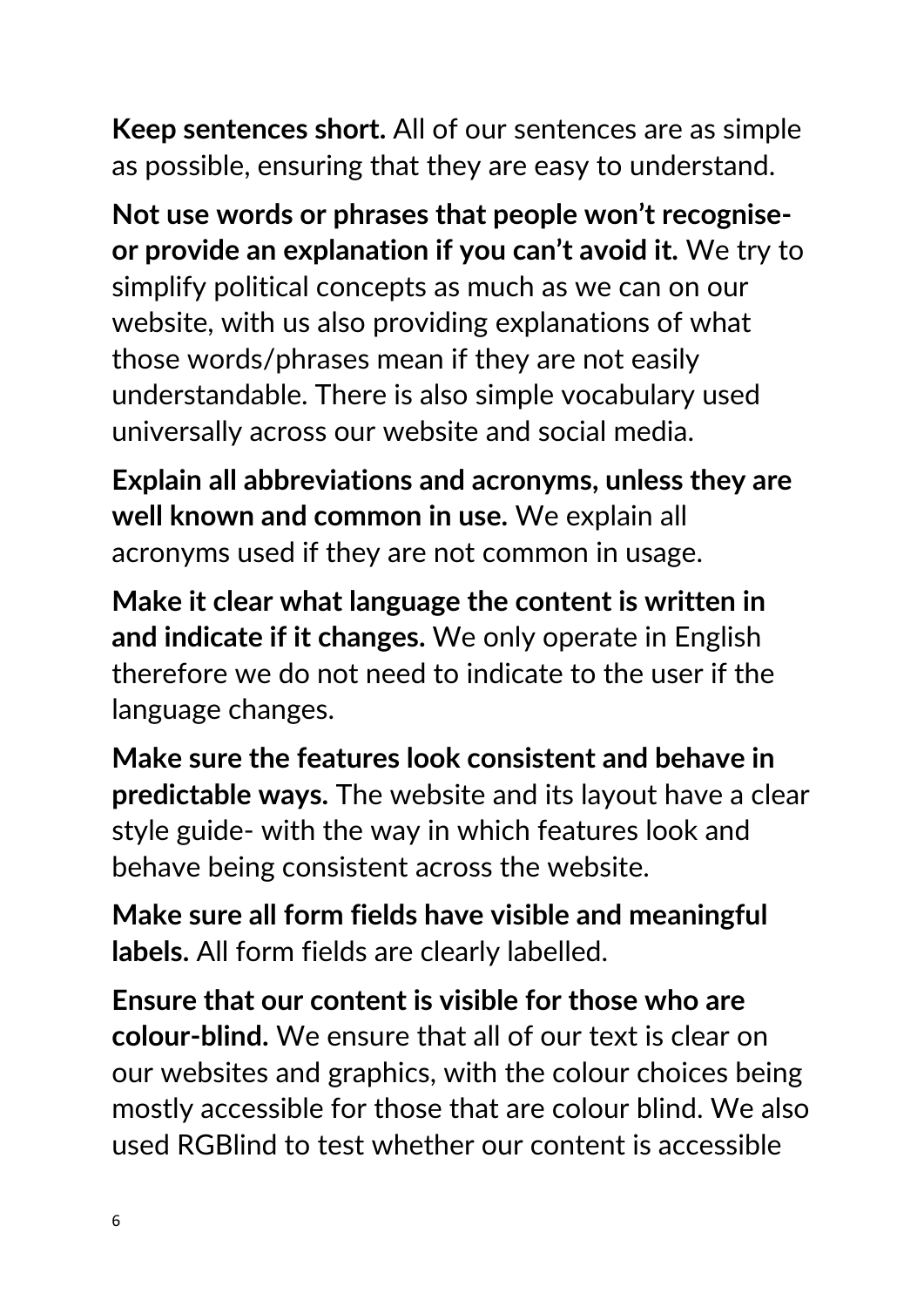to those with protanopia and deuteranopia. We also used the Eye chrome extension to test for accessibility with protanopia, deuteranopia, tritanopia and achromatopsia colour blindness's

**Allowing attendees to our events to disclose any additional needs that they may have when accessing the event.** There have been no events that we have run as of yet, but future planned events will allow attendees to contact us about any additional needs.

**Provide transcripts for audio and video:** Whilst we have provided full transcripts for some videos we will also work to do this for audio recordings.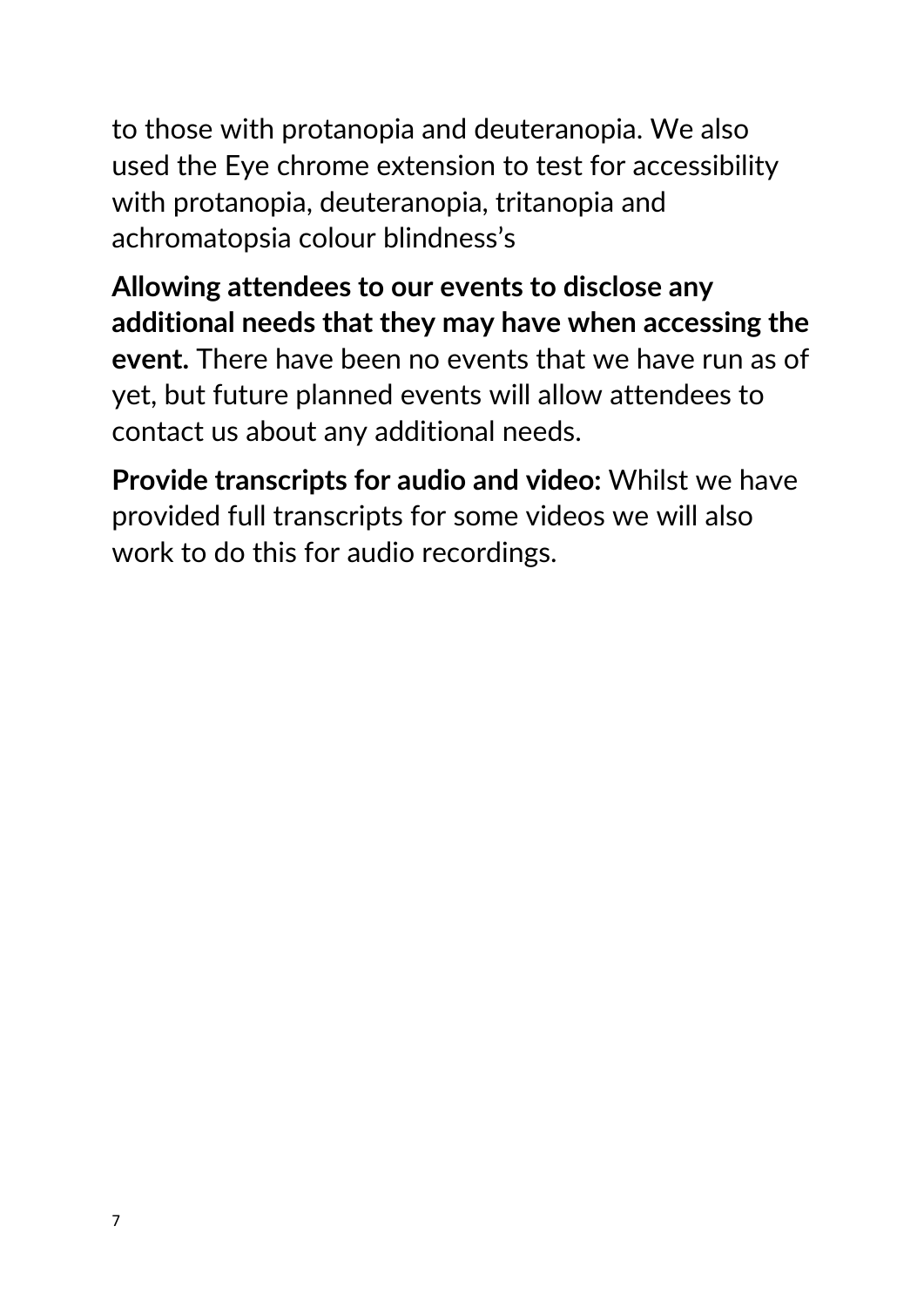# **Partially done:**

**Provide text alternatives (alt-text) for non-text content:** On our website all items have text captions which explain what they are. However, this does not include images with covers over them, videos and slideshows which WordPress does not support alt text on. We are unable to change the home page due to WordPress restricting the format in which we are able to display content. The social media posts do not have alt-text as of yet. To resolve this, we plan on posting alt-text with our social media wherever possible.

[https://help.twitter.com/en/using-twitter/picture](https://help.twitter.com/en/using-twitter/picture-descriptionshttps:/help.twitter.com/en/using-twitter/picture-descriptions)[descriptionshttps:/help.twitter.com/en/using](https://help.twitter.com/en/using-twitter/picture-descriptionshttps:/help.twitter.com/en/using-twitter/picture-descriptions)[twitter/picture-descriptions](https://help.twitter.com/en/using-twitter/picture-descriptionshttps:/help.twitter.com/en/using-twitter/picture-descriptions)

**Not use images of text on the website.** On our website, images that include text also include a plain text version alongside them or an alt text description. The only exception to this is articles where the cover image says Centre Views but we are unable to add plain text to the preformatted news sections.

**Make sure your service works well with assistive technologies.** We have tested our site with a screen reader, yet we are unable to test it with other assistive technologies. This is due to us not having the access to people who require alternative technologies to be used, meaning that we are unable to test this, and due to us not having enough funding to get these tests done privately.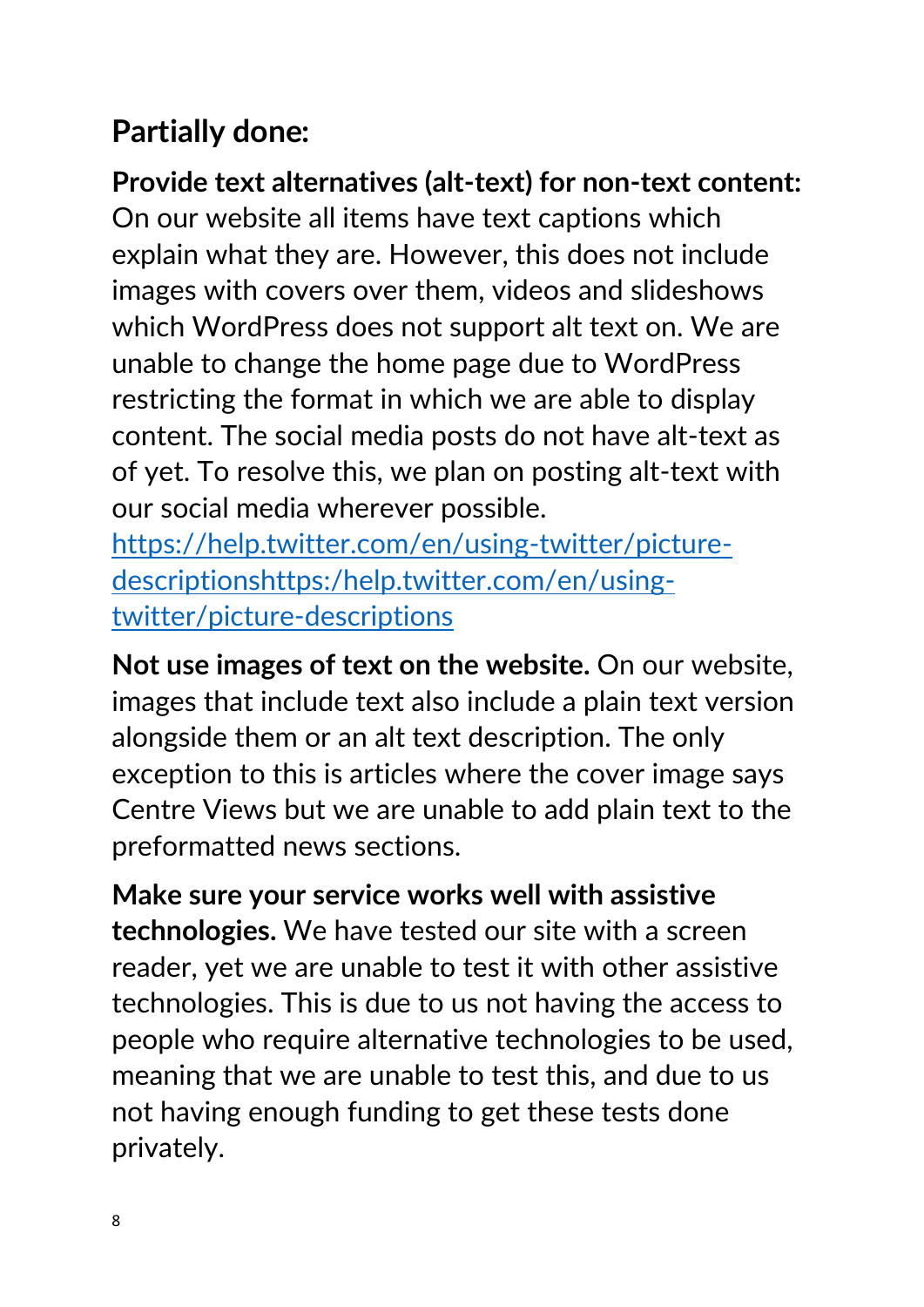**Let people play, pause, and stop any moving content on the website.** This is the case with all of the videos on the website aside from the one video on our homepage. However, we are unable to change this setting due to website restrictions that WordPress have set for us.

**Make it easy for keyboard users to see the item their keyboard or assistive technology is currently focused on- this is called 'active focus'.** We are unable to test for this due to us not having access to any keyboard-only uses. We are also unable to get these tests done privately due to us not having enough funding.

**Make it easy for people to identify and correct errors in forms.** At the moment, users are able to see and amend any areas that they have made before they submit the form. However, they are unable to correct any errors once the form has been submitted. Unfortunately, WordPress does not allow for forms to be edited once submitted.

**Simplified versions of our documents available.** Most of our key documents are available with easy read versions. In future we also hope to do this with our papers.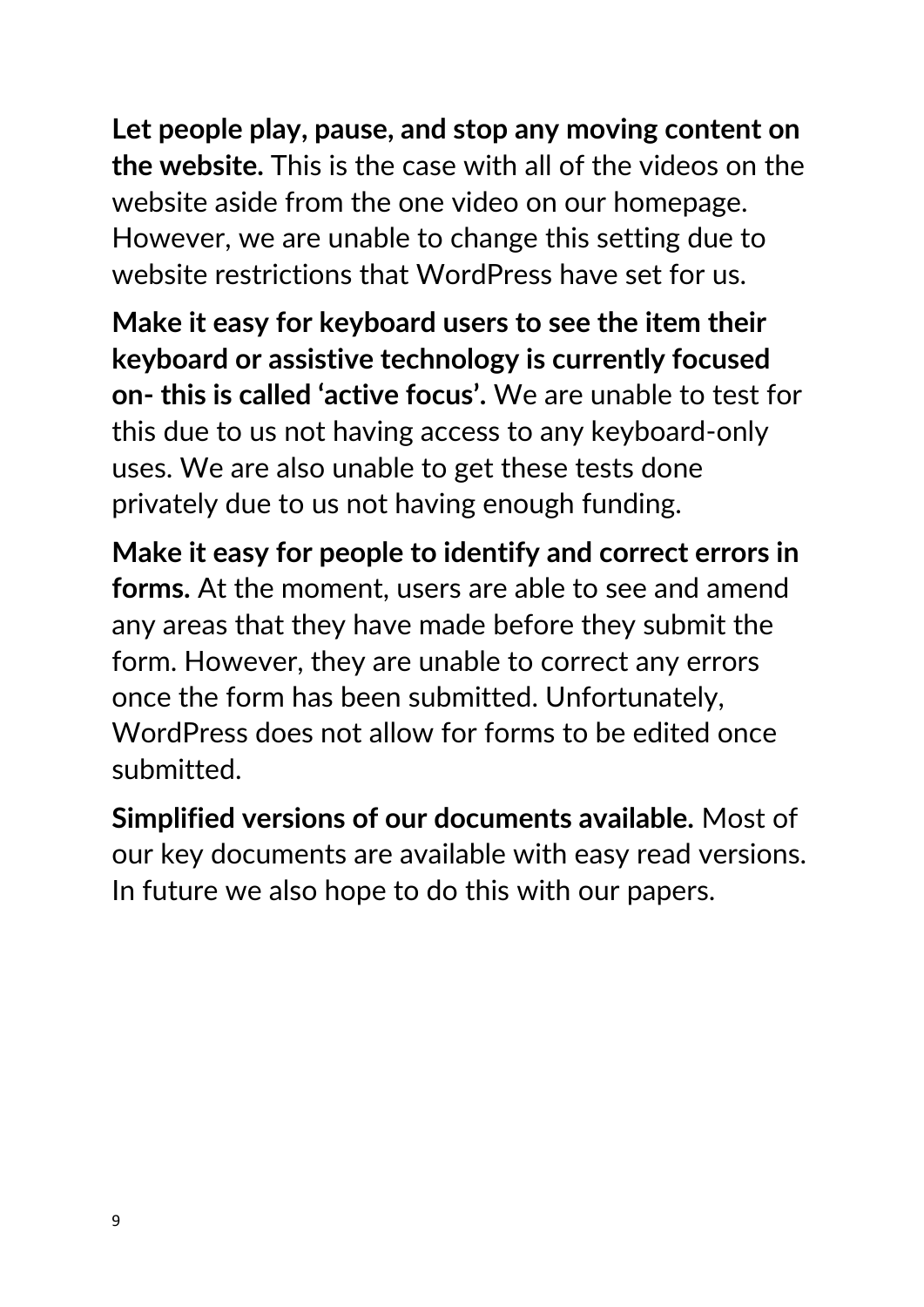# **Not applicable:**

**Use proper markup for every feature so that relationships between content are defined properly:**  Due to use using WordPress to publish our website and not code, we are unable to change the markup that our website uses under our current plan.

**Make sure everything works for keyboard-only users.**  We are unable to test for this due to us not having access to any keyboard-only uses. We are also unable to get these tests done privately due to us not having enough funding.

**Use valid HTML so user agents, including assistive technologies, can accurately interpret and pause content.** We do not use HTML when creating our websites, therefore this is not applicable. Accessibility within the code falls to WordPress and not us, with us not having the ability to test whether this is the case or not.

**Make sure your code lets assistive technologies know what every user interface component is for, what state it is currently in an if it changes.** We do not use code when coding our websites, therefore this is not applicable. Accessibility within the code falls to WordPress and not us, with us not having the ability to test whether this is the case or not.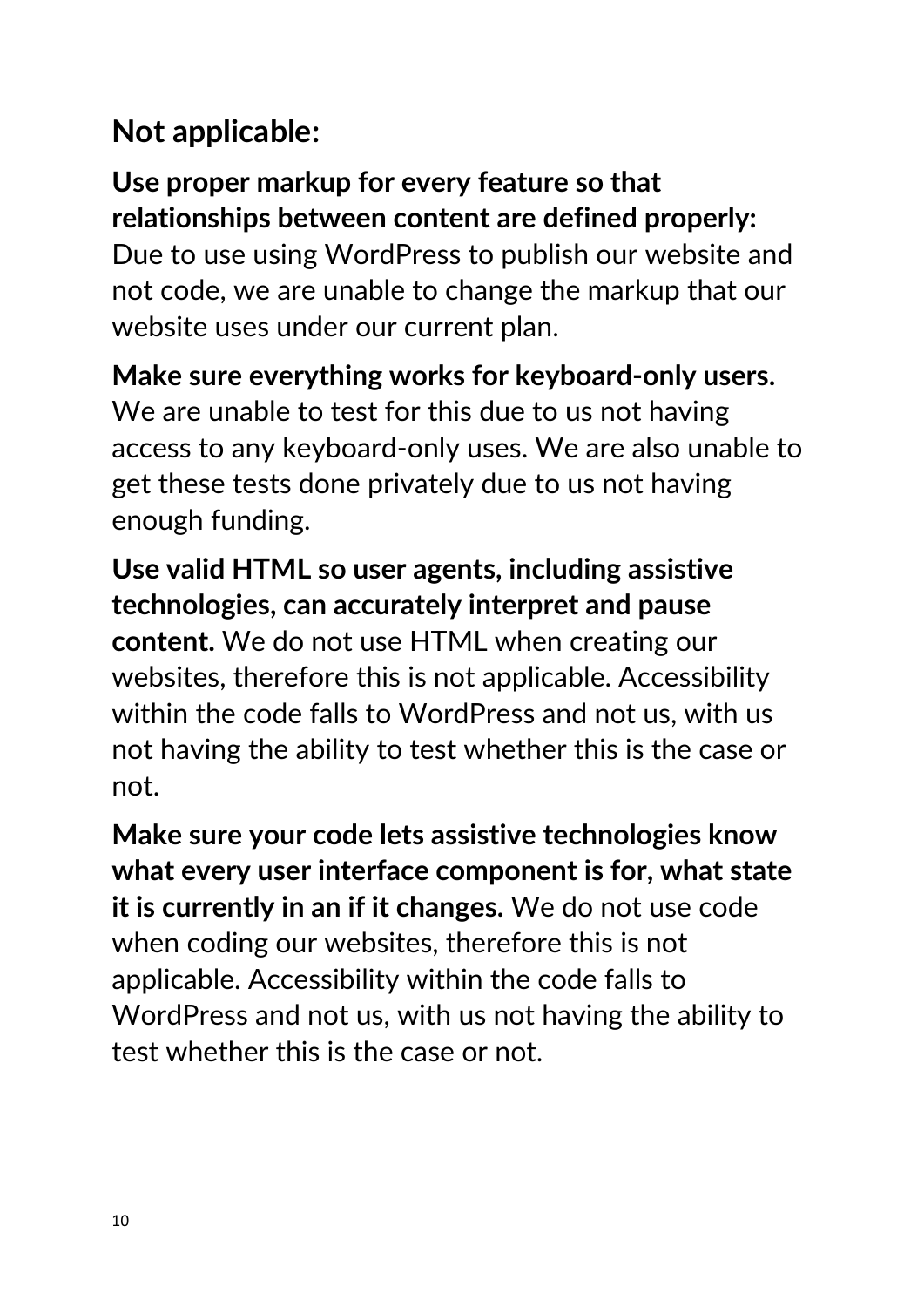# Reviews:

# **Comments from our first review (10/11/2021):**

When carrying out this review, it became apparent that there was a lot that we could do to improve accessibility. Whilst our content is simple to understand and scored highly on these measures, we do need to ensure that captions and alt-text are readily available across all of our platforms. It also highlighted that we are often restricted by our software that we use, however we are unable to change this at the moment due to us not having the funds that we require to do so.

# **Comments from our second review:**

Since our last review we have improved accessibility on a number of areas such as ensuring colour-blind people can use our website and see our graphics as easily as possible. We also increased the number of easy read documents that were available converting all of our safeguarding and complaints documents to simple easy read formats. We also did the same with our constitution alongside many of our other core documents. Attendees at future events will also be able to contact us with any additional needs. We have made a large amount of progress although there are still some areas we can improve on when we have additional finances. 21 areas are green, 7 in orange and one is red.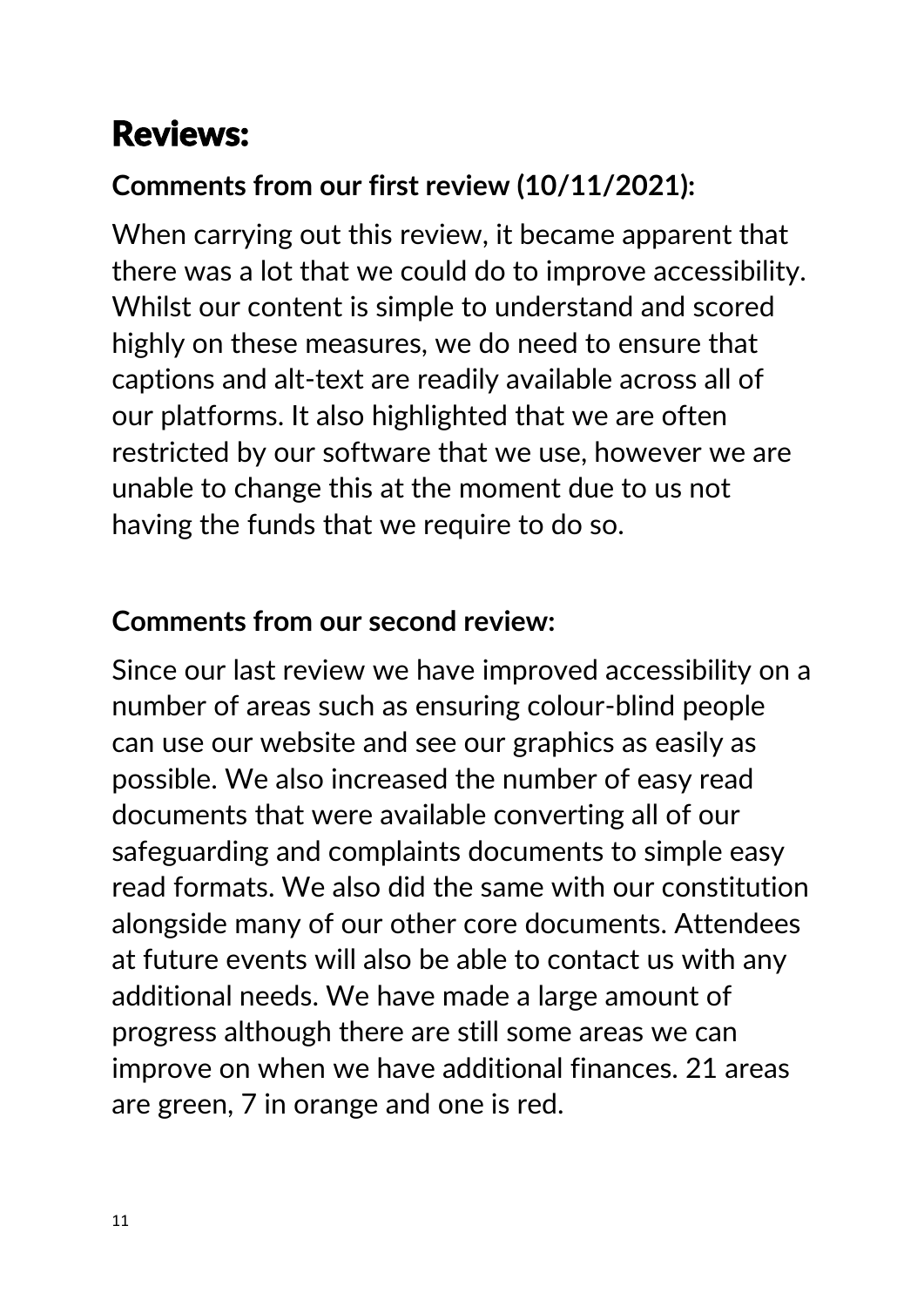## **Comments from our third review (01/01/2023):**

This review showed some small areas of progress, especially around transcripts for videos which was our largest area for improvement. A few of the areas where we are limited to orange rather than green are limited due to our website which we will look at upgrading. Other areas will take time to fix which we hope to do when we next review these policies. Overall, 23 of the areas are now green, 6 areas are in orange and no areas are in red.